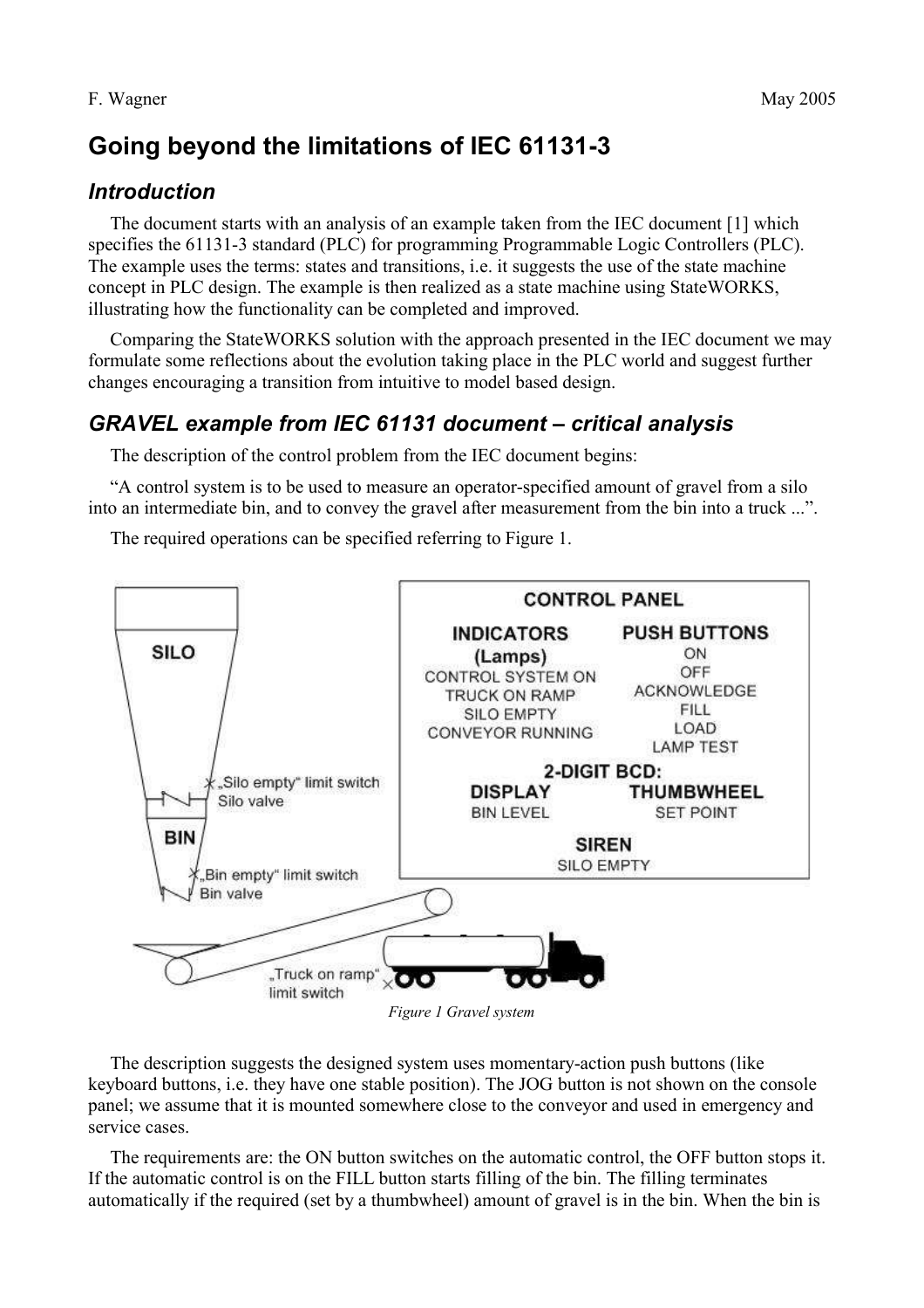filled and the truck is on the ramp (detected by a limit switch) the LOAD button switches on the truck loading: the conveyor motor is started and after a while when it reaches the full speed the dumping of the bin contents begins. When the bin is empty (detected by a limit switch) the conveyor runs still for a while so that the entire load of gravel is loaded onto the truck. At any time the loading can be stopped and reinitialized if the truck leaves the ramp or if the automatic control is off.

The automatic control "on" and the presence of the truck on the ramp are each to be signalled by a lamp. The conveyor running and silo empty are to be signalled by a blinking lamp. In addition a siren is to signal that the silo is empty. The siren can be acknowledged by a button for a certain time: if the silo stays empty the siren will be restarted.

The implementation does not mention explicitly the concept of state machines but uses the word "state" and "transition". Thus, it is relatively easy to identify the main state machine in the design. The control system is realized as SFC (Structured Function Chart) using ST (Structured Text) language elements. The SFC has two representations: a text ( the actual program) and a graph (a kind of flowchart with symbols of logical elements like gates and flip-flops).

The states are declared with the keyword STEP, the initial state with INITIAL\_STEP and the transition with TRANSITION. Hence the initial step looks like:

INITIAL\_STEP START ; END\_STEP TRANSITION FROM START TO FILL\_BIN

:= FILL\_PB & CONTROL.X ; END\_TRANSITION



*Figure 2 IEC Gravel state machine*

Analysing the SFC program we identify 4 state machines or we could also say 3 state machines and one combinational system. The first state machine (let's call it Gravel) is programmed under the title "Major operating states" and is shown in Figure 2. This state machine changes its state as triggered by inputs but does not control anything directly (well, the declaration:

#### $:=$  TIMER.T  $>=$  RUN\_TIME:

starts effectively the timer and waits for the timeout to perform the transition).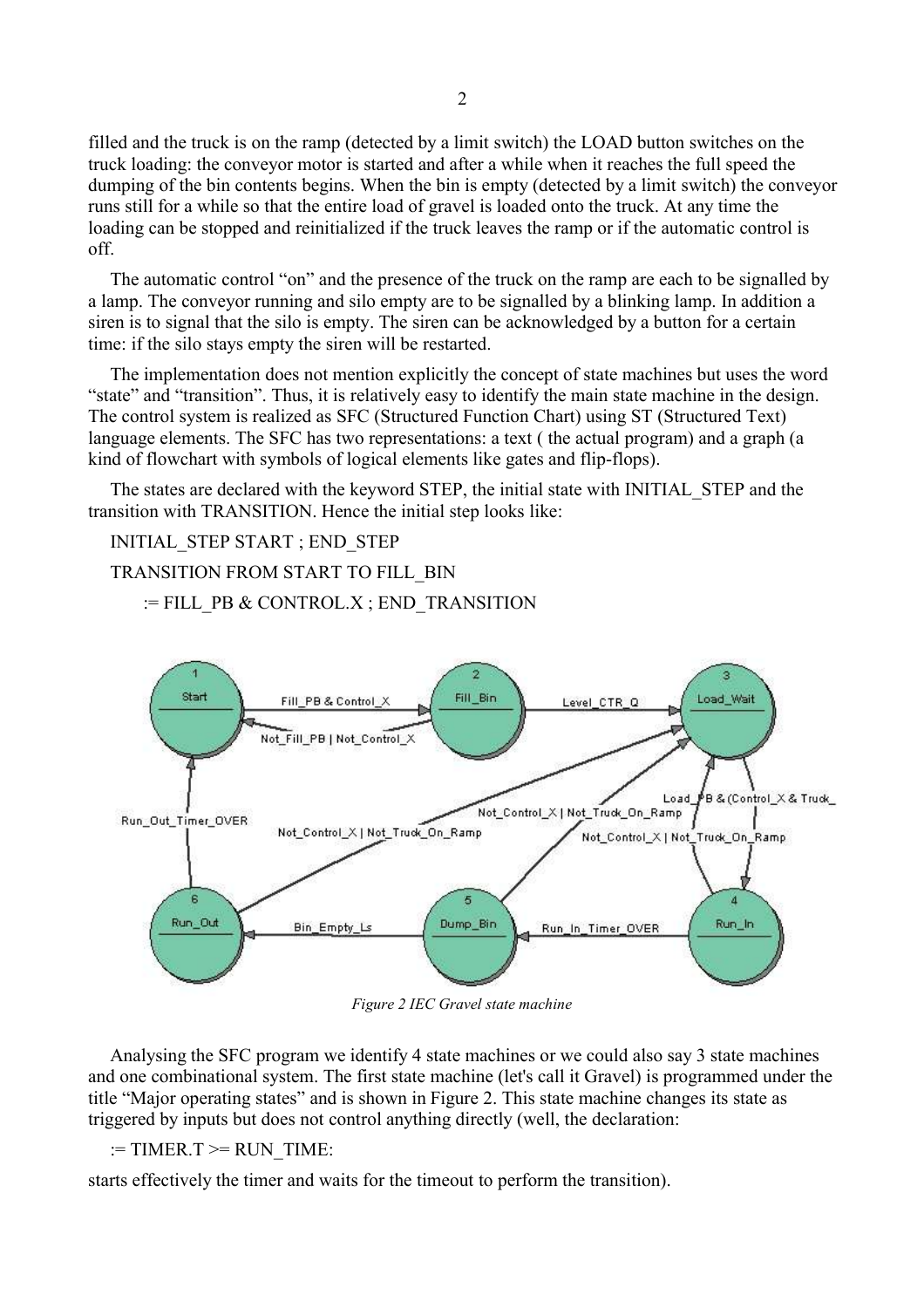To keep the correspondence between the code in the ICE document and the state transition diagram as close as possible we use the original variable names from the IEC document. The meaning of the names which might be confusing for the reader are:

- Control\_X -> Automatic Control is On,
- Not Control  $X \rightarrow$  Automatic Control is Off,
- Fill PB -> FiILL PushButton is pressed,
- Not Fill PB -> FILL PushButton is not pressed,
- Level Ctrl  $Q \rightarrow$  Required level in Bin is reached.

Other names are more or less understandable.

If there is a "major system" we would expect there will be some "other systems" too. No, the second state machine (let's call it Control) is programmed under the title "Control state sequencing" and is shown in Figure 3. This state machine remembers the lastly pushed button ON or OFF and its state is used in the combinational system as well as in the state machine Gravel in logical conditions. The Control state machine implements the conveyor motor control and switching of the blinking lamp signalling that the silo is empty. A section drawn as two delay components assures the blink timer function, and could be considered as a state machine having only two states.



*Figure 3 IEC Control state machine*

The combinational system (let's call it Actions) decodes the situation using the states of the state machines plus inputs and determines outputs. The entire control system is shown in Figure 4.



*Figure 4 The Gravel control system as SFC*

Some comments about the implementation:

- The use of the FILL push button is not clear. If it is a 1-position push button than the operator has to push the button all the time during the filling; when he removes his finger from the button filling will be interrupted and the system returns to the state Start. The other solution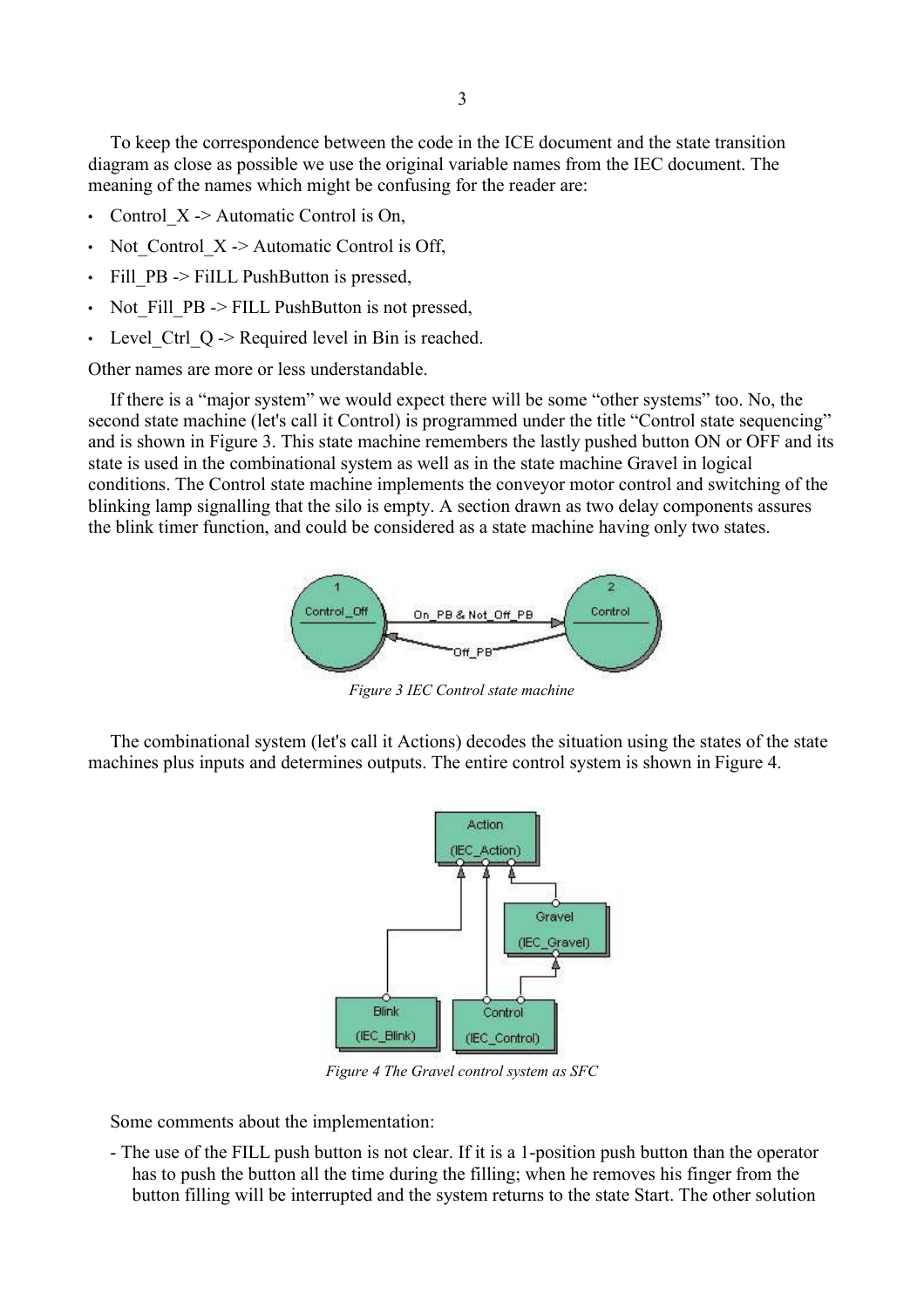would be to use a 2-position button.

- The control of the silo valve is shown in SFC but missing in the program (should be opened in the state Fill\_Bin and closed otherwise).
- The control of the bin valve is shown in SFC but missing in the program (should be opened in the state Dump\_Bin and closed otherwise).
- The control of the siren signalling empty silo is shown in SFC in such a way that a hardware designer would not accept it (a flip-flop with both R and S inputs active and assuming that the input R wins). The implementation in the program is so complex so we can only believe that it works.
- The test of the conveyor lamp is missing.
- The design has some weak points. For instance, when loading is started it cannot be broken but the entire content of the bin must be loaded onto the truck. The other not nice solution is that if the run-out is interrupted and the conveyor starts again the run-out time is calculated always from the beginning.
- The problem mentioned in the previous point may be truly unpleasant in case of limit switch malfunctions. For instance, if the BinEmpty sensor does not work there is no way to reach the initial Start state except restarting the system.
- There are no precautions for detecting and reacting to the malfunctions.
- There is no way to switch of the siren if the silo is empty: the siren whine can be only interrupted for a while.
- Last comments relates to the syntax of the SFC representation. I would have never managed to understand the functioning of ST language elements: Blink, Blank and Pulse without the SFC diagram. And that was only understandable for me because of my hardware background that I still have not forgotten. I cannot save myself a (rhetorical) question why PLC programmer do not protest against that kind of user unfriendly syntax. In general it makes a funny impression to keep for any price hardware diagram that should explain totally unreadable program.

Omissions discussed above are typical for sunny-day-scenarios where we implement the sequences that should happen. The unexpected situation will be later dealt with in some way: often by code.

#### *A state machine as a replacement for markers*

PLC programming has always used markers to store information about the past. Markers are equivalent to flags in code. The problem with markers is the same as with any flags: they are difficult to control if their number increases. The form of the control system in the example corresponds directly to the concept of markers: the steps (i.e. states) are in effect treated as a better way to organize markers. But effectively, the code defines a state machine.

A code in the IEC document is developed in the following way: we design in some way a state machine which reflects a certain "sequence". Then we build a combinational circuit which is built using the state of the state machine and inputs. The problem lies in the understanding and design of the "sequence". Such state machines make sense but only rarely, under special circumstances. If a reader ever had a look at the case study "TrafficLight control" on our web site he would discover there exactly that kind of solution. For the TrafficLight control we use a state machine whose sense is to reflect the *position* and the *movement direction* of a train which is in the controlled zone. If we know that information we can decide about the traffic light: it must be *on* if at least one TrafficLight state machine signals that the train moves towards the crossing (there is a separate state machine for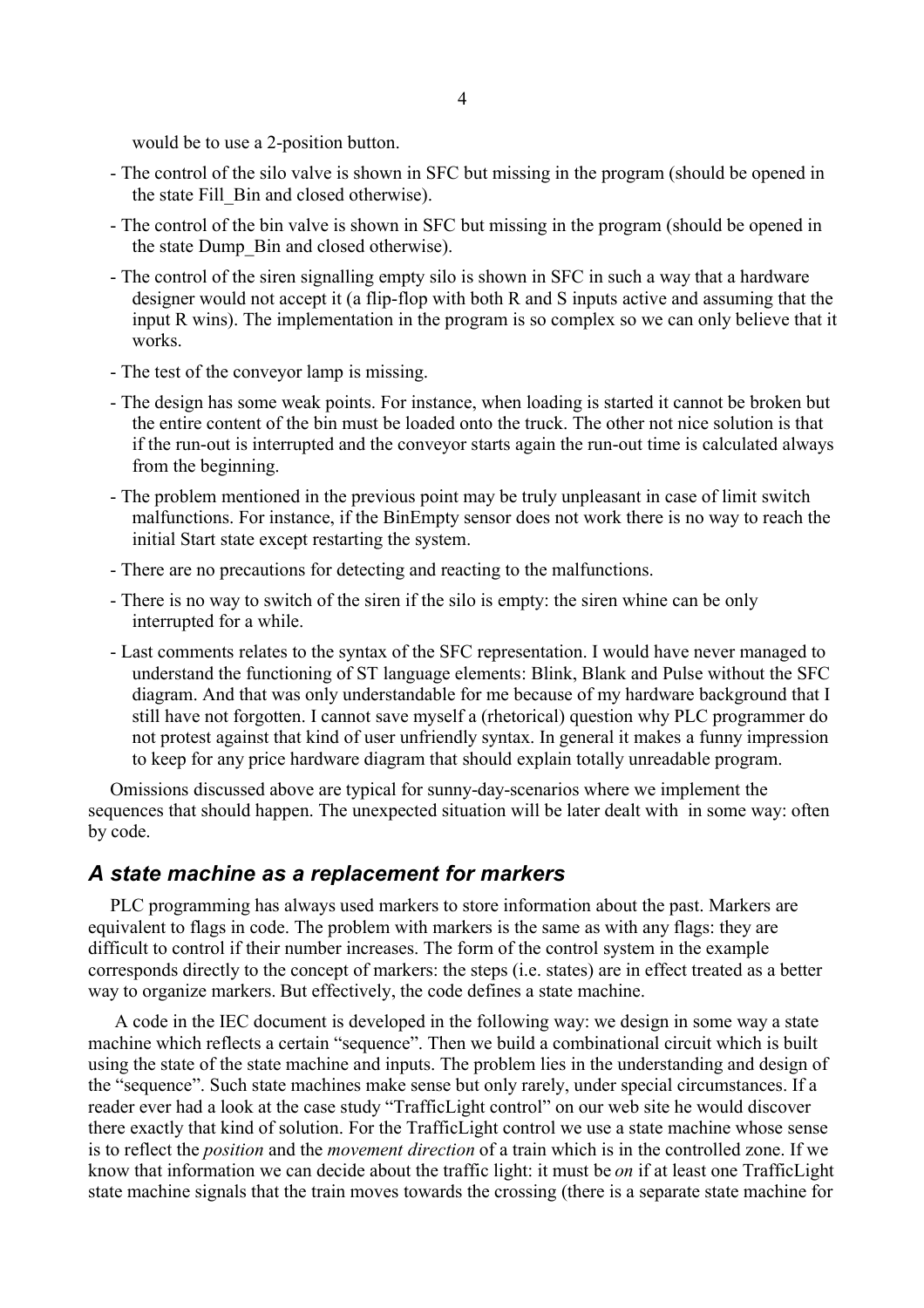any train in the controlled zone). The solution is simple and the design of the "sequence" is obvious. Those state machines are so-called *parser* state machines – we come back to those topic later in Conclusions where we present the state machine classification in more details .

Most control systems are not so homogeneous considering their behaviour. It is very difficult to find the actual "sequence" which assures that the outputs of the control system can be defined as a set of combinational boolean equations. In the example, the sequence has been found but as we pointed out in the analysis it covers only the sunny-day-scenario: the full functionality requires still some additional effort. Therefore the normal and recommended way is to design a state machine which includes explicit output actions. This is not just a cosmetic change. The analysed example, as presented is a simple control problem. Simple problems can be solved using any method, intuitively rather than by developing a method-based strategy; anything will do. The true difficulties in a design arrive with increasing complexity of the control requirements.

The state machine approach requires the conviction that by knowing the state (supported by inputs when using a Mealy model) all outputs or other activities are determined. In other words, when designing a state machine we think in terms of the states: in any state we decide what to do and when to change the state. With the approach presented in the IEC document, the state machine is a supporting instrument only. If a designer of such a "marker" state machine decides for some reason to change the state machine he has to go through the entire combinational part trying to understand how the change influences the output conditions. The separation between the actions and the state machine makes the design difficult. The astonishing factor is that this difficulty is selfimposed; it is only a question of proper understanding of the rôle of a state machine in the system design.

The marker approach weighs also on the the general approach. If we look at the program (textual SFC) it is a typical program. We change a state, we do something in the state, other actions are done in the combinational part. It may and it will work after some time: it is a question of how many hours we put into testing it. But it is very difficult to conquer a complex problem in such a way: it becomes more and more difficult to see all the dependencies.

So, we are now coming to the next problem. When designing complex control systems we need several state machines which communicate among themselves. If we need several state machines with exactly the same behaviour we can do it with a "copy and paste" method; it is not a very attractive perspective. We cannot achieve a clear structure in such a coded solution.

Anyway, we find this arrangement a great progress in comparison with markers but we understand also the resistance which PLC programmers have against true understanding of a state machine. Unfortunately, they do not understand the vitally important distinction between using markers and using states.

#### *GRAVEL example as a state machine*

To support the criticisms from the previous section we have designed the control system using StateWORKS, treating the state machine as the central point of the design. To make it comparable we just took the state machine Gravel from the document as the basis. The entire system is shown in the Figure 5. In addition to the Main Gravel state machine it contains 4 other state machines:

- We retained the Control state machine to transform the push buttons ON and OFF into easier to use states: On and Off. Alternatively we could have used the state machine as a Master which sends the commands: On and Off to the Gravel state machine.
- There are two blinking lights required. We used for that purpose a standard state machine Blink which we have in our library. The state machine Blink is controlled by 3 commands: Off, On and Blink. We use two incarnations of that state machine: SiloLamp and ConveyorLamp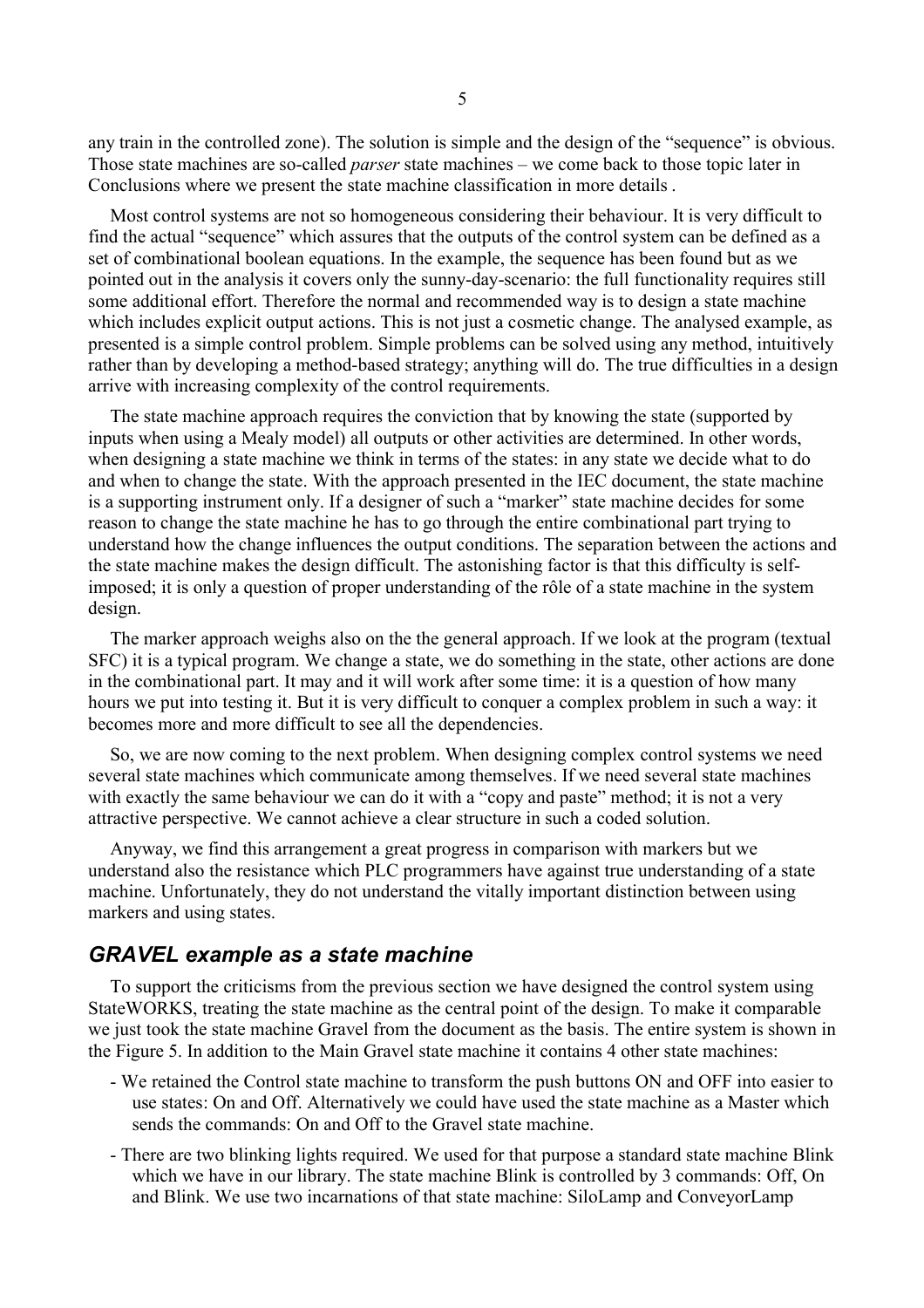which receive commands from the state machine Gravel.

- We moved the conveyor control to a separate state machine Conveyor. In this example it is not really necessary but we wanted just to support the idea of decomposing a control system into a set of specialized state machines. The Conveyor state machine does the complete motor control function: triggered by commands from the Gravel state machine or by a JOG push button. If the control of the conveyor becomes more difficult or different we just change the design of that state machine but the Gravel state machine will stay unchanged.



*Figure 5 Gravel control system*

The heart of the system is the state machine Gravel which controls all actions. The state transition diagram of the Gravel state machine shown in Figure 6 is very similar to the original state machine in the IEC document.



*Figure 6 My Gravel state machine*

We tried to improve the original state machine by adding things where we had found fault with the implementation in the IEC document. We made the improvements under the assumption that we can use only the existing hardware: sensors, actuators as well as push buttons and lamps on the console panel. Hence, we could make changes only to the control sequences. We have changed the following things:

- We assumed that the FILL push button is actually a momentary push button exactly as the other buttons. The 2 additional states: To\_Start and To\_Fill\_Bin realize the required flip-flop effect.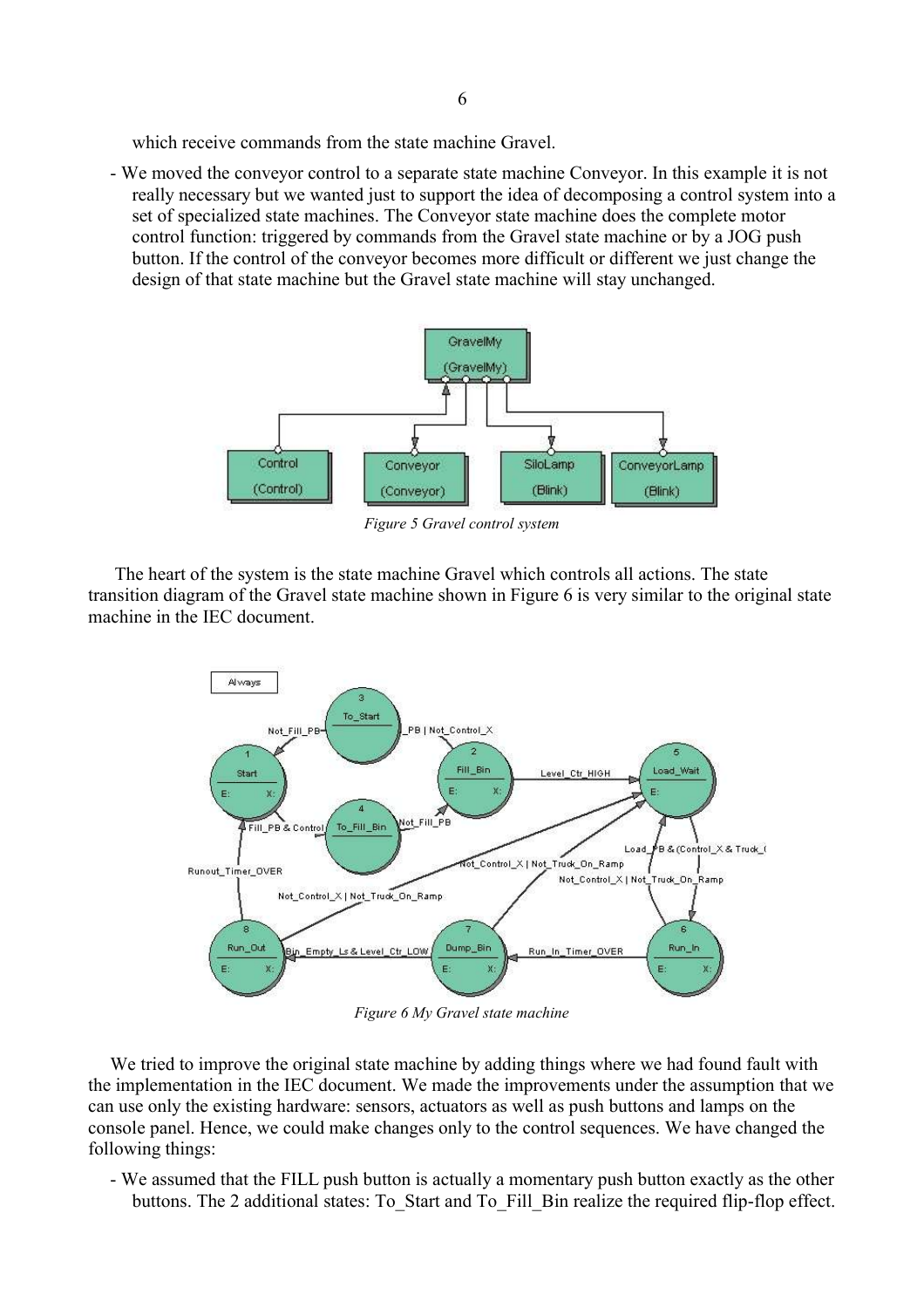- If the conveyor run-out is interrupted and later restarted the run-out timer is not restarted but started from the already counted value. This arrangement shortens the run-out time which otherwise is unnecessary long. It could be improved further: we could decrease the run-out time by subtracting a value which results from the repeated run-in phase.
- The transition from the state Dump\_Bin to Run\_Out depends not only on the Bin\_Empty limit switch but also on the supervision of the gravel level in the bin. This is an additional security which guards against malfunction of the limit switch.
- The push button LAMP TEST now tests all the lamps.
- The siren whining is limited to few times only (a constant in the configuration which can be changed at any time). After the third ACKNOWLEDGEMENT the siren stays silent independently of the state of the silo limit switch. It "recovers" if the silo becomes "not empty" again.

The difference between the implementation in the IEC document and the state machine above is that the latter contains all actions that are under its control. Figure 7 shows as an example the state transition table of the state Run\_In. When entering the state, the commands "On" are sent to the Conveyor and ConveyorLamp state machines and the timer Run\_In\_Timer is restarted. When the timer elapses the state machine goes to the state Dump\_Bin. Before the timer elapses the state machine may return to the state Load Wait if the automatic control is switched off or the truck leaves the ramp. Leaving the state (independently of the destination state) the Run\_In\_Timer is stopped as the timer losses its meaning in other states.

| Run In    | Entry action:                       | ConveyorCmd On<br>ConveyorLampCmd_Enable<br>Rin In Timer ResetStart |
|-----------|-------------------------------------|---------------------------------------------------------------------|
|           | Exit action:                        | Rin_In_Timer_Stop                                                   |
| Dump Bin  | Rin In Timer OVER                   |                                                                     |
| Load Wait | Not_Control_X <br>Not_Truck_On_Ramp |                                                                     |

*Figure 7 The state transition table for the state Run\_In*

There are still a few items that are missing or should be corrected:

- Malfunction of limit switches should be signalled to the operator by an alarm but it would require an alarm display or additional warning lamp(s) on the console.

- The return to the initial state Start in case of a limit switch malfunction is not possible. Rearranging the role of the existing switches could allow it: the ON button could force the return to the state Start and the LOAD button could be used to stop the conveyor in states: Run\_In, Dump Bin and Run Out. Another possibility would be to expand the functionality of the ON button: pressing the button longer (for instance 5 seconds) being treated as a break of loading forces a return to the state Start. Those revisions would require approval from the client.

Those further changes would make a good exercise for interested readers.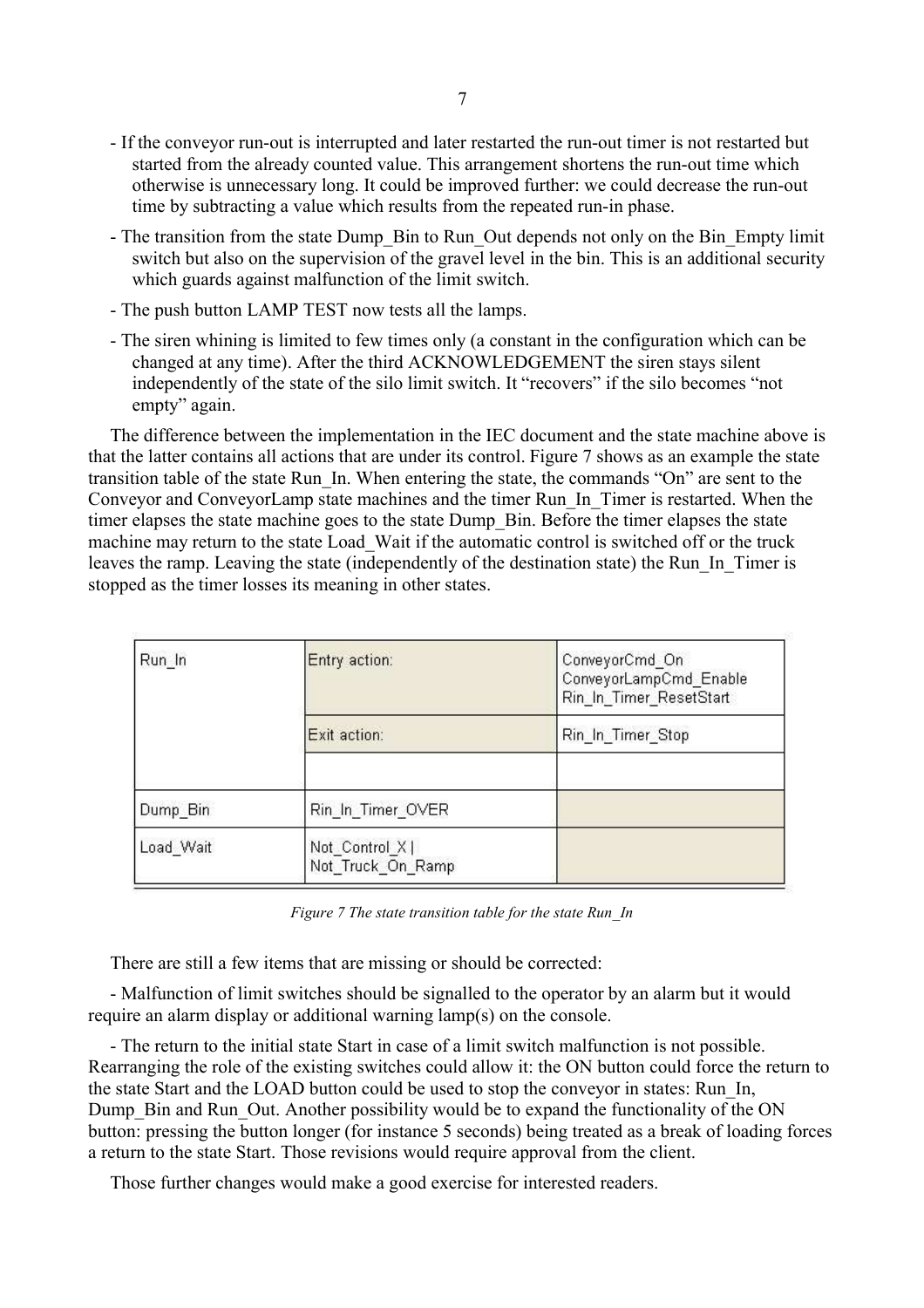All details of the Gravel control system can be found in the StateWORKS project Gravel on our web site. The results can be tested using SWLab and SWMon. All case studies and tools may be downloaded from www.stateworks.com.

#### *Conclusions*

Even the half-hearted in a sense "hidden" use of the state machine concept in PLC programming is a useful step forward from the intuitive way of programming by coding, into programming which is based on control system modeling. The way it is presented in the IEC example is still influenced by the "marker" way of thinking which makes it less attractive for PLC programmers. Missing a concept of a system of state machines limits the use of state machines in PLC programming to very simple examples.

The major flaw in the IEC example is that the state machine is not considered as a real solution for the application control flow. The state machine is used to store some information about the situation which covers the sunny day scenario, while the details of system malfunctions are left for the programmer: he will arrange it in some way. Problems caused by rarely-occurring malfunctions are the essence of the designer's real task: the full advantages of correct state machine use are seen by solving those truly difficult control sequences with relative ease.

Several criteria can be used for classification of state machines. For instance, the Moore and Mealy model definitions come from the educational /scientific world. Taking the application criteria into consideration we would rather speak about: *parser* (in automata theory it is called also *acceptor* or *recognizer*) and *control* (in automata theory it is called also *transducer*) state machines.

The *parser* state machines match strings, i.e. they follow a sequence of states with the purpose of detecting a certain string pattern. In practice, they do nothing else while changing the states and the concept of output actions does not make sense for them.

A specific variant of a *parser* state machine transforms changes of input signals into a set of states which can be than used by simple decoding to determine outputs. Such situations occur relatively seldom and are characterized by a specific homogenization of the control requirements which happens only for rather simple control systems.

Both variants of *parser* state machines are special cases of state machines, finding little application in industrial control because there are not too many situations where they may be used.

The *control* state machines are actual state machines used in practical applications. They consist of states which determine output actions. With *control* state machines we are able to specify behaviour of any complexity, especially by using a system of state machines.

Thinking about solving a control problem by serious use of state machines allows us to use for this purpose StateWORKS Studio. With that tool we can solve the problem and test the solution. If we are sure that it works we can then code it. An automatic translation from the StateWORKS Studio specification to an SFC program is also imaginable, why not? The best solution would be of course to use the StateWORKS run-time system and avoid the code generation.

If the control system runs anyway on a PC (it is the case for instance when using Beckhoff hardware) the use of StateWORKS run-time systems seems to be the natural choice. A simulation of a PLC run-time System on a PC would be in that case rather difficult to justify.

If the reader studies the example carefully he will see that a complete solution – within imposed limits – is presented, and not just a simplified one. It is our conviction that the complete solution to the complete problem must be produced by the design methods used, and all its behavioural features must be presented very clearly to the designer, without hiding major aspects in code or elsewhere. If StateWORKS is used the designer is encouraged – almost one might say forced – to adopt a very